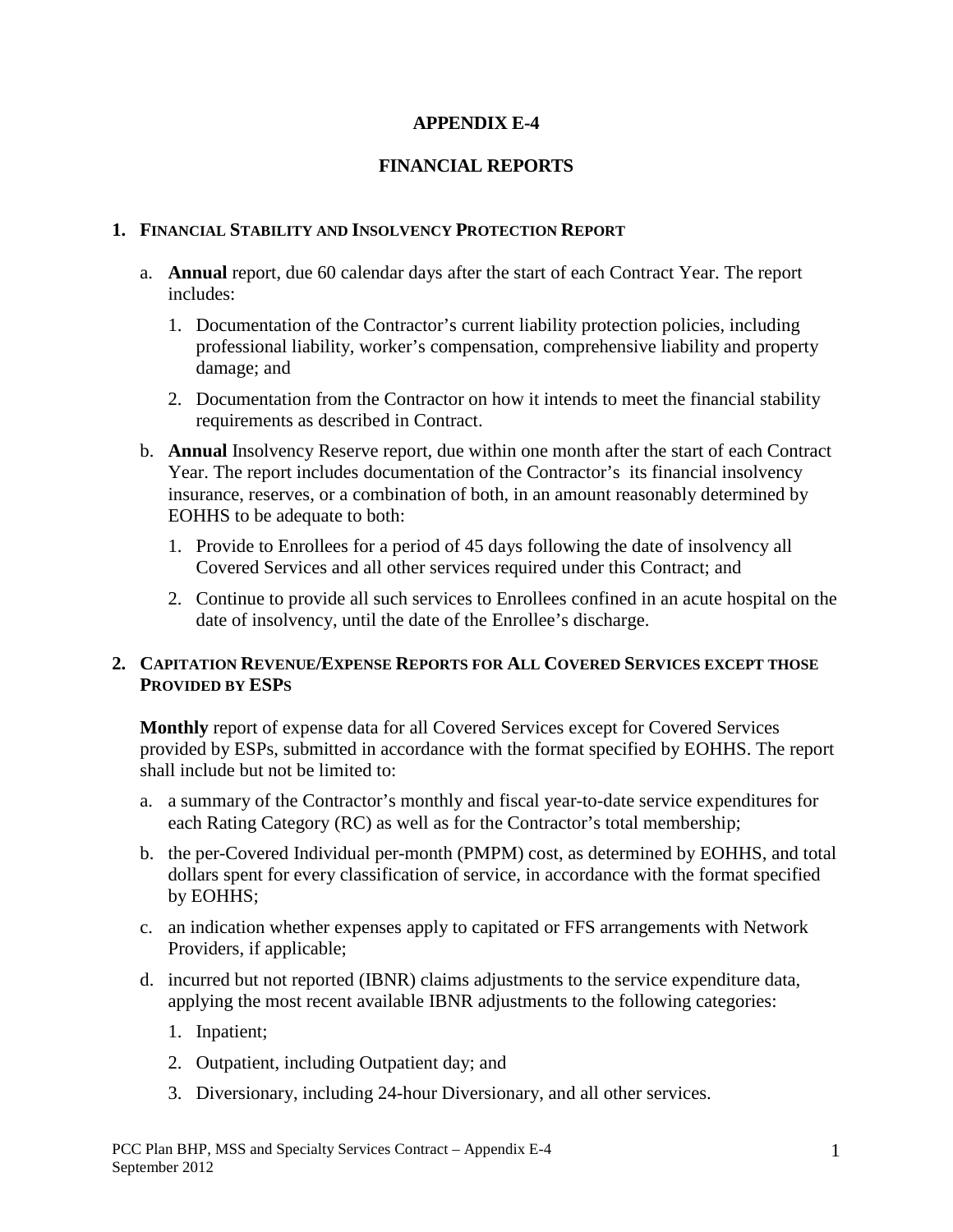Expenses for these categories shall be reported with and without the application of IBNR adiustments.

- e. detailed description of and possible explanations for large variations in IBNR adjustments between reporting months;
- f. a statement of the gains or losses that the Contractor expects the Contractor and EOHHS to experience for the fiscal year, for the first two quarters based on the Contractor's **quarterly** expenditure experience, and thereafter **monthly** expenditure experience, as well as fiscal **year-to-date** expenditure experience and risk-sharing arrangement.

### **3. ESP REVENUE/EXPENSE REPORT FOR ALL COVERED SERVICES PROVIDED BY ESPS**

**Monthly** report of expense data for all Covered Services provided by ESPs, submitted in accordance with the format specified by EOHHS. The report shall include but not be limited to:

- a. a summary of the Contractor's monthly and fiscal year-to-date service expenditures;
- b. the actual and projected expenditures by RC, where applicable, and type of eligibility (Covered Individual, Uninsured DMH Client, MassHealth Member not eligible for Managed Care, or Other Uninsured Individual);
- c. IBNR claims adjustments to the service expenditure data, applying the most recent available IBNR adjustments. Expenses shall be reported with and without the application of IBNR adjustments; and
- d. detailed description of and possible explanations for large variations in IBNR adjustments between reporting months.

### **4. ESP BUDGET REPORT**

**Annual** report, due by May 31 of each Contract Year, detailing the total amount required for its contracts with ESP Providers in the next Contact Year, in accordance the Contract and the format specified by EOHHS.

### **5. ADMINISTRATIVE REPORT**

**Annual** report of the administrative expenses, by line item, incurred by the Contractor for the Contract Year, including but not limited to:

- a. detailed information, by line item, on the Contractor's administrative Direct Costs, Indirect Costs, and Earnings;
- b. supporting documents to justify the Contractor's calculations; and
- c. a detailed cost summary for components of the Administrative Budget including Care Management.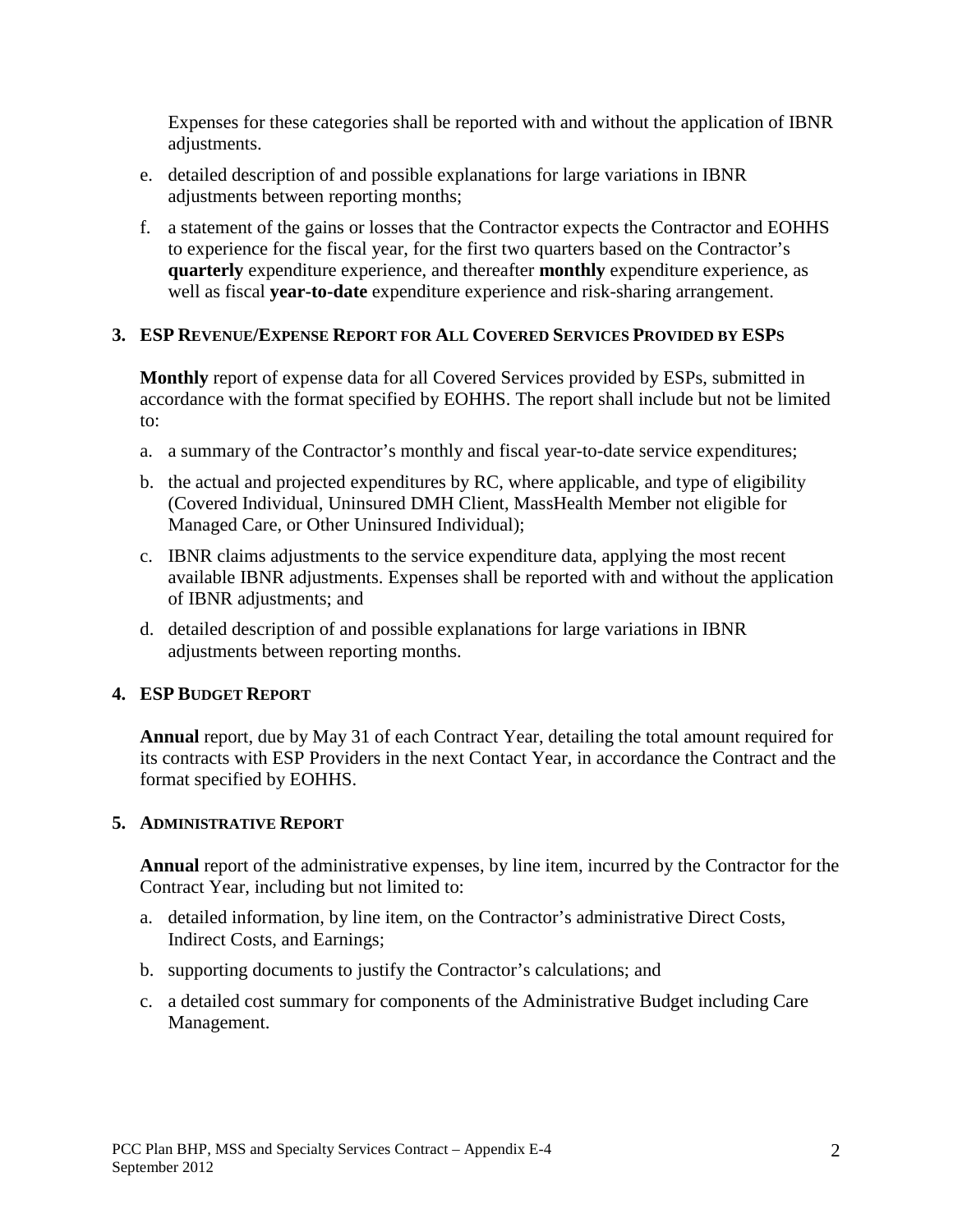### **6. IBNR METHODOLOGY REPORT**

**Annual** report, due within 60 calendar days after the start of each Contract Year, providing a detailed description of the Contractor's IBNR methodology for each RC, if available, or if not available, for all Rating Categories for Covered Individuals in the aggregate and for each of the following categories:

- a. Inpatient Services;
- b. Outpatient Services, including Outpatient Day; and
- c. Diversionary and all other services.

### **7. RECONCILIATION REPORT FOR RISK SHARING AND ESPS**

- a. **Annual** report, due within 210 calendar days after the end of each Contract Year, detailing actual expenditures for each applicable RC for the Contract Year, in accordance with the Contract and the format specified by EOHHS for the Capitation Revenue/Expense Report.
- b. **Annual** report, due within 210 calendar days after the end of each Contract Year, detailing actual expenditures for Covered Services provided by the ESPs for MassHealth Members, Uninsured DMH Clients, and Other Uninsured Individuals for the Contract Year, in accordance with the Contract and the format specified by EOHHS for the ESP Revenue/Expense Report.

### **8. CONTINUING SERVICES DURING APPEAL RECONCILIATION REPORT**

**Annual** report, due within 210 days after the end of each Contract Year, detailing actual expenditures for each applicable RC for the Contract Year in accordance with the Contract and in the format specified by EOHHS.

# **9. DSRA/CASH MANAGEMENT REPORTS**

- a. **Quarterly** Cash Management Report that includes but is not limited to:
	- 1. statement of deposits from EOHHS and payments by the Contractor, by month, for the quarter reported, stratified by:
	- 2. type of deposit; and
	- 3. type of payment.
	- 4. cash requirements for Covered Services paid from the DSRA that display estimated payroll totals against projected cash balances.
- b. **Semiannual** submission of copies of reconciled monthly bank statements that show interest credited to the DSRA for the period reported.
- c. **Annual** Cash Reconciliation Report, due within 60 calendar days after the end of each state fiscal year, that indicates the total deposits into and total payments and transfers from the DSRA. The report and format shall be based on the methodology for separately